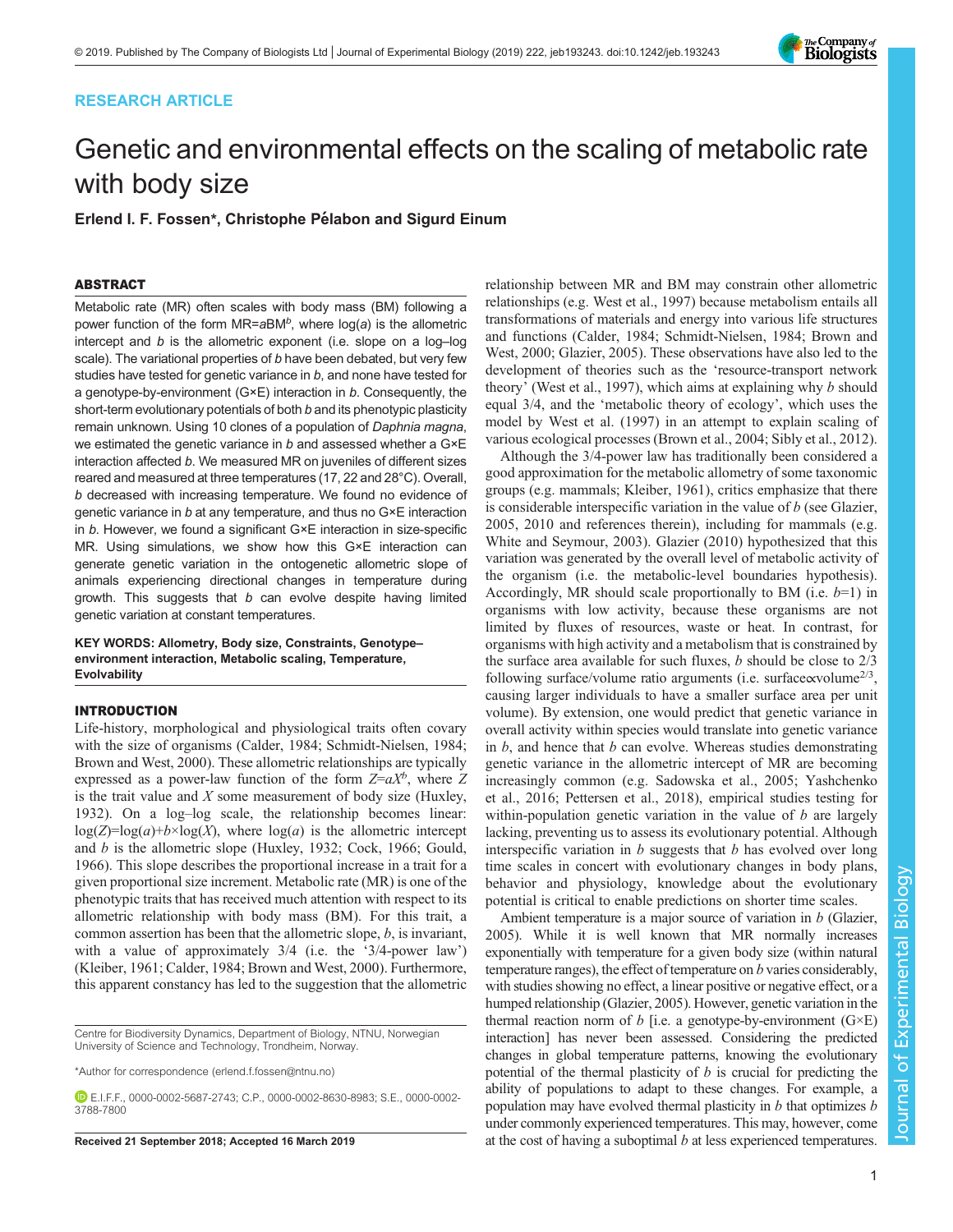If temperature regimes change, this population will need to evolve a new plastic response that optimizes b in the new environment.

In this study, we used the crustacean zooplankton Daphnia magna to assess genetic variance in both intercepts and slopes of MR allometries. By performing the experiment at three different temperatures (17, 22 and 28°C), we also assessed G×E interactions on the allometric intercept and slope. We measured MR of juveniles originating from 10 different genotypes from a single population, and with sizes varying over an order of magnitude within each genotype. We estimated the allometric relationship for each genotype within each environment, the overall genetic variance in the allometric intercept and slope, and tested for G×E interactions on the allometric intercept and slope.

# MATERIALS AND METHODS

# Study animals and husbandry

Ephippia of Daphnia magna Straus 1820, which contain eggs that are the product of sexual reproduction, were collected in November 2014 from the surface sediment of a pond at Værøy Island (Sandtjønna, 1.0 ha, 67.687°N 12.672°E), northern Norway. Ten genotypes, hereafter referred to as clones, were hatched from separate ephippia in December 2014 and cultured separately under common garden conditions for 18–22 months (35–50 asexual generations). Being a result of sexual reproduction, each clone is genetically unique at the molecular level. Although molecular genetic variation among these clones is unknown, previous quantitative genetic experiments on thermal plasticity of life-history traits performed on the same clones have demonstrated that these clones harbor substantial quantitative genetic variation [\(Fossen et al., 2018\)](#page-6-0). Notice that quantitative genetic measures are recommended over indirect molecular measures when evaluating the short-term evolutionary potential of populations [\(Reed and Frankham, 2001\)](#page-6-0). Animals were kept in 250 ml jars containing a modified ADaM medium ([Klüttgen et al., 1994](#page-6-0);  $SeO<sub>2</sub>$ ) concentration reduced by 50%, sea-salt increased to 1.23 g  $l^{-1}$ ) at 17°C with a 16 h:8 h light:dark photoperiod. Cultures containing five adults per jar were fed three times a week with Shellfish Diet 1800 (Reed Mariculture Inc., USA) at a final algae concentration of 4×10<sup>5</sup> cells ml<sup>-1</sup>. The medium was changed weekly.

#### Measurement of metabolic rate and body size

MR was measured as oxygen consumption of fed, free-swimming individuals at three different temperatures (17, 22 and 28°C) following the method described in [Yashchenko et al. \(2016\).](#page-6-0) This measure of MR measures the total MR during normal activity, and varies very little over time during measurements ([Yashchenko et al.,](#page-6-0) [2016](#page-6-0)). Oxygen consumption was measured in a sealed glass microplate equipped with planar oxygen sensor spots with optical isolation glued onto the bottom of 200 µl wells (Loligo Systems, Denmark) integrated with a 24-channel fluorescence-based respirometry system (SDR SensorDish® Reader, PreSens, Germany). Daphnia were transferred into wells with air-saturated ADaM, which were sealed using an adhesive PCR film (Thermo Scientific, Waltham, MA, USA) while ensuring no air bubbles in the wells. The reader was placed inside a Memmert Peltier-cooled incubator IPP (Memmert, Germany) at a constant experimental temperature, which was also used to temperate the equipment and ADaM prior to measurements. Preparation of the plate was conducted in a steel container placed in a water bath with the same experimental temperature. Oxygen concentrations inside wells were measured in darkness every 3 min for a duration of 120– 150 min by using SDR v38 software (PreSens, Germany). Wells with medium but without animals were used to control for temporal

changes in pressure and temperature. Oxygen consumption was estimated from the decline in oxygen concentration during the interval of time where this decline is linear after controlling for oxygen diffusion into the wells. The gut length (GL; in mm; measured from the top of midgut to the bottom of hindgut when the animal is relaxed) of the animals was measured (ImageJ v1.48, National Institutes of Health, Bethesda, MD, USA) from photographs taken under a stereomicroscope immediately after respiration measurements. Dry mass (DM; in mg) was estimated as  $DM=0.00679GL<sup>2.75</sup>$  [\(Fossen et al., 2018\)](#page-6-0).

# Experimental design

Female juveniles were sampled from the second or later clutches of stock-culture animals maintained at 17°C, and moved into Memmert Peltier-cooled incubator IPP 260plus (Memmert, Germany) climate cabinets set at 17, 22 and 28°C. These temperatures had relatively low and similar juvenile mortality [\(Fossen et al., 2018\)](#page-6-0). The animals were reared at these temperatures for a minimum of three asexual generations. Each generation was started from juveniles from the second or later clutches born in different jars to obtain independent replicates of clones. Rearing conditions were similar to conditions in stock cultures, but animals were fed with temperature-specific amounts of food every second day (2.62×10<sup>5</sup> cells ml<sup>-1</sup> at 17°C; 3.24×10<sup>5</sup> cells ml<sup>-1</sup> at 22°C; 4.00×10<sup>5</sup> cells ml−<sup>1</sup> at 28°C), and the medium was changed every 6 days at 17°C, every 4 days at 22°C and every 2 days at 28°C. The food supply represents ad libitum concentrations. The position of jars containing the different clones within a cabinet was rotated after every medium change.

Female juveniles from second or later clutches and from independent jars were used for the measurements. To obtain a large range of sizes and estimate the allometric relationship with high precision, each experimental run consisted of one large [close to maturity, mean (s.d.) dry mass: 0.053 (0.012) mg] and one small [recently born, mean dry mass: 0.007 (0.004) mg] juvenile from each of the 10 clones. By using juveniles we ensured that all animals were in the same non-reproductive physiological and metabolic state [\(Glazier, 1991](#page-6-0); [Gaitán-Espitia et al., 2013\)](#page-6-0). Four out of the 24 wells of the plate were left empty (wells with medium but without animals) to be used as controls. In total, 13–15 runs were conducted per temperature, resulting in 23–30 individuals per clone per temperature and a total sample size of 798 measurements [\(Table S1](http://jeb.biologists.org/lookup/doi/10.1242/jeb.193243.supplemental)). The experiment was conducted over 6 months in 2016 (May–November) where, on any given day, at most two experimental runs were conducted. Two different microplates were used alternately throughout the experiment. Animals were last fed 1 or 2 days before respiration measurements (independent of temperature), but all animals within a run were fed at the same time.

### Statistical analyses

All statistical analyses were conducted in R v.3.1.1 ([http://www.](http://www.R-project.org) [R-project.org](http://www.R-project.org)/). We fitted linear mixed-effect models using the package lme4 (v. 1.1-7; [Bates et al., 2015](#page-5-0)) to estimate the genetic variance in the intercepts and slopes of the allometric relationship between MR and BM at different temperatures. Such mixed-effect models have been shown to give more accurate estimates of variances than alternative two-step approaches that first estimate intercepts and slopes for each genotype ([Morrissey and Liefting, 2016\)](#page-6-0). Log<sub>e</sub>transformed oxygen consumption (mg h−<sup>1</sup> ) was the response variable. Predictor variables were loge dry mass (BM; mg), temperature  $(T; \text{categorical})$ , a T×BM interaction, plate ID (categorical: plate I and plate II), last feeding time (FT; categorical,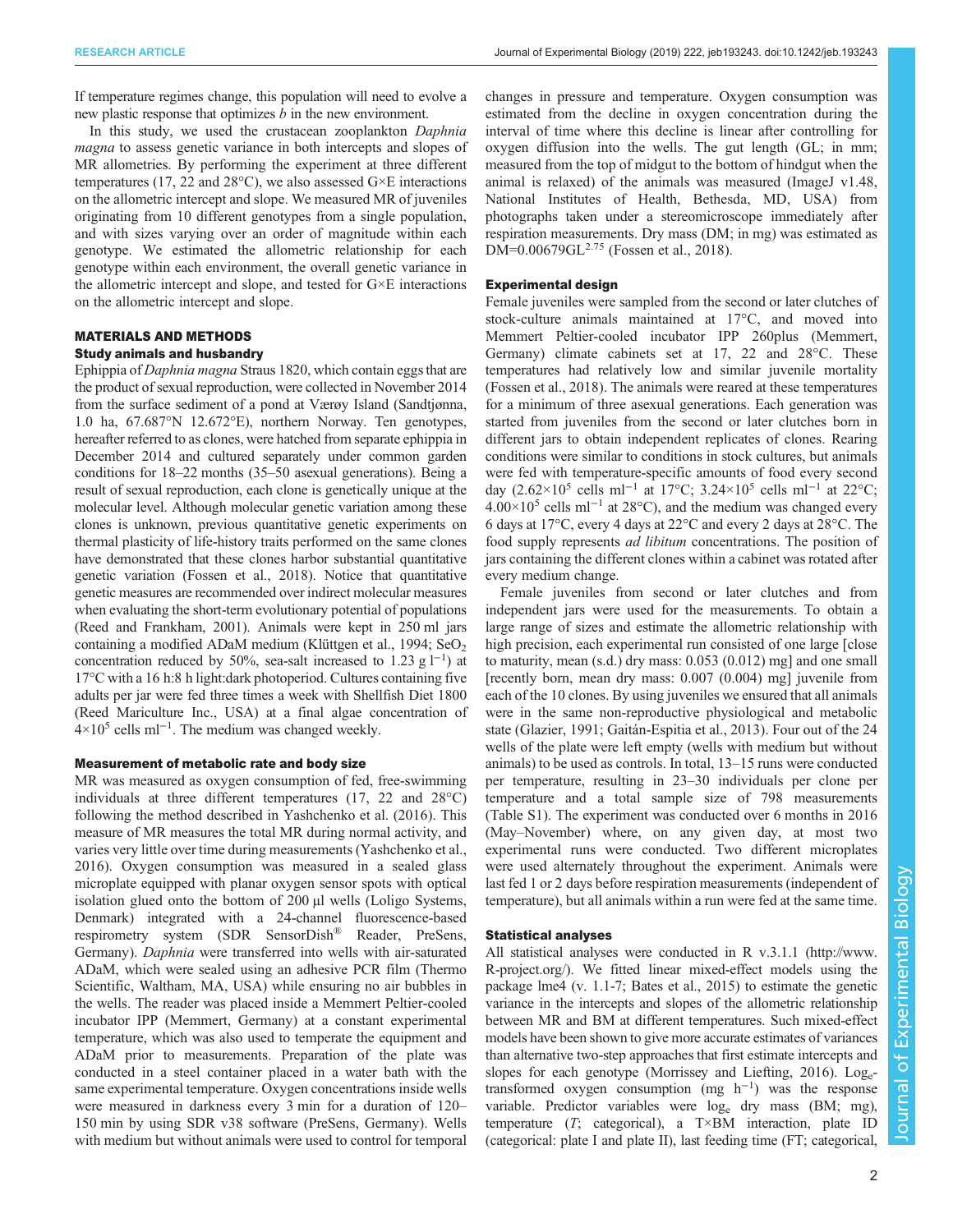two levels: 1 or 2 days before experiment), and interactions between feeding time, dry mass and temperature (FT×BM, FT×T and FT×BM×T interactions). Run ID (categorical, 42 levels), well ID (categorical, 40 levels; 20 wells×2 plates) and clone (categorical) were random effects. Run ID and well ID were assumed to only affect the overall intercept. Clone could affect temperature-specific intercepts and temperature-specific slopes (i.e. testing for a G×E interaction in intercept or slopes, respectively). The estimated variance due to clone represents the total (broad sense) genetic variance in allometric parameters (i.e. temperature-specific intercepts and slopes). We obtained 95% confidence intervals of these variance components using 1000 bootstrap simulations on a model that included all random effects. Model selection was done using Akaike information criterion corrected for small sample sizes (AICc). First, we compared models with different random effect using the full model fitted with restricted maximum likelihood (REML). Then we compared models with different fixed effects with maximum likelihood (ML) using the random effect structure from the best fitted model. Lastly, we obtained parameter estimates from the best model fitted with REML. Pseudo- $R^2$  values were calculated as the squared correlation coefficient between predicted values from the model and observed values.

To illustrate the effect of temperature on MR and test whether this effect is size dependent, we first estimated oxygen consumption at two different sizes (dry mass of small group: e<sup>−</sup>5.0=0.0066 mg; large group:  $e^{-3.0}$ =0.052 mg). We fitted the best model describing the effect of size, temperature and their interaction on MR, but without clone as a random effect. We then obtained size- and temperature-specific measures of oxygen consumption by adding to the residuals of this model the expected  $O_2$  consumption for the two size groups at each temperature. For both measurements of sizestandardized oxygen consumption, an overall temperature effect was calculated as:

$$
Q_{10} = \left(\frac{\text{MR}_2}{\text{MR}_1}\right) \left(\frac{10}{T_2 - T_1}\right),\tag{1}
$$

where  $MR_1$  and  $MR_2$  are the oxygen consumptions (mg h<sup>-1</sup>) at two different temperatures ( $T_1$  and  $T_2$ , respectively).  $Q_{10}$  is a dimensionless measure that represents the proportional increase in oxygen consumption with a temperature increase of 10°C. It was calculated for all three combinations of temperatures  $(T=17)$ and  $22^{\circ}$ C; T=17 and  $28^{\circ}$ C; T=22 and  $28^{\circ}$ C). Using those size-standardized MRs, we quantified the thermal reaction norm of MR at each size (small and large) and estimated the genotype-bytemperature interaction by using clone as a random effect. We fitted quadratic mixed-effect models with loge size-standardized oxygen consumption as the response variable, temperature and temperature<sup>2</sup> as covariates and clone as the random effect. Clone could affect the intercept, the slope and the curvature (i.e. quadratic term) in the model. Model selection was conducted using AICc with the same procedure as described above.

#### Estimating evolutionary potential

The population's evolutionary potential of MR was estimated as broad sense evolvability (clonal variance/mean<sup>2</sup>) within temperatures [\(Houle, 1992](#page-6-0); [Hansen et al., 2003](#page-6-0), [2011\)](#page-6-0). Evolvability measures the expected percentage change in a trait per generation under a unit strength of selection. Compared to heritability, evolvability is independent from the environmental variance and represents a measure of the evolutionary potential that is comparable across traits, populations and species [\(Hansen et al., 2011\)](#page-6-0). Given that there is no genetic variance in the allometric slope, the clonal variance in allometric intercept is equal to broad sense evolvability because MR is estimated on a natural-logarithmic scale.

### RESULTS

Overall, the allometric slope of MR decreased with temperature and each temperature-specific slope was statistically significantly different from 3/4 (Table 1, [Fig. 1](#page-3-0)). We found no evidence of genetic variance in the allometric slopes at any temperature, as indicated by the structure of the random effect of the best models (Table 1, [Table S2\)](http://jeb.biologists.org/lookup/doi/10.1242/jeb.193243.supplemental). Consequently, there was also no G×E interaction in the allometric slopes. However, we found evidence of genetic variance in the allometric intercepts within temperatures (Table 1, [Table S2\)](http://jeb.biologists.org/lookup/doi/10.1242/jeb.193243.supplemental). Evolvability of the allometric intercept was similar at 17 and 22°C  $(0.187$  and  $0.157\%$ , respectively), but higher at  $28^{\circ}$ C  $(0.556\%$ , Table 1). For a given size, the MR was 13, 12 and 25% higher for the clone with the highest metabolism compared with the clone with the lowest metabolism at 17, 22 and 28°C, respectively. There was no evidence for an effect of plate or feeding time or interaction effects of feeding time and BM and/or temperature ([Table S2\)](http://jeb.biologists.org/lookup/doi/10.1242/jeb.193243.supplemental).

Metabolism increased with temperature. The reaction norm was non-linear and displayed clonal variance in the intercept, slope and quadratic term:  $7.1 \times 10^{-4}$ ,  $2.1 \times 10^{-5}$  and  $2.8 \times 10^{-6}$ , respectively, and the residual variance was  $2.8 \times 10^{-2}$  [log<sub>e</sub>(mg O<sub>2</sub> h<sup>-1</sup>)]<sup>2</sup>. However, the strength and shape of the increase of metabolism with temperature depended on the size of the animals. The effect of increasing temperature on MR represented by  $Q_{10}$  was larger for smaller individuals than for larger ones ([Table 2\)](#page-3-0). Furthermore, small animals tended to increase their metabolism linearly with temperature, whereas the increase was non-linear for larger individuals and more pronounced between 22 and 28°C than between 17 and 22°C [\(Fig. 2,](#page-3-0) [Table 2](#page-3-0)). Finally, we found clear evidence for differences among clones in the curvature of the reaction norm for both small and large individuals ([Fig. 2](#page-3-0), [Table S3\)](http://jeb.biologists.org/lookup/doi/10.1242/jeb.193243.supplemental).

# **DISCUSSION**

We quantified genetic variation in the allometric relationship between MR and BM at different temperatures. Allometric slopes were generally steeper than 3/4 and became shallower with increasing temperature. Within temperatures, we found evidence

Table 1. Allometric intercepts, slopes and variance components for log metabolic rate (MR) of 10 clones from a population of Daphnia magna

| Temperature (°C) | Intercept $(\pm s.e.)$ | Slope $(\pm s.e.)$ | $V_{\text{clone}, \text{intercept}}$ (95% CI)                                            | $V_{\text{clone,slope}}$ (95% CI)                  |
|------------------|------------------------|--------------------|------------------------------------------------------------------------------------------|----------------------------------------------------|
|                  | $-4.62 \pm 0.05$       | $0.944 \pm 0.010$  | $1.87 \times 10^{-3}$ (0.10 $\times$ 10 <sup>-3</sup> , 5.06 $\times$ 10 <sup>-3</sup> ) | $3.50 \times 10^{-16}$ (0, 1.78×10 <sup>-4</sup> ) |
|                  | $-4.66 \pm 0.06$       | $0.860 \pm 0.010$  | $1.57 \times 10^{-3}$ (0.13 $\times$ 10 <sup>-3</sup> , 4.92 $\times$ 10 <sup>-3</sup> ) | $1.78 \times 10^{-15}$ (0, $1.62 \times 10^{-4}$ ) |
| 28               | $-4.32 \pm 0.06$       | $0.834 \pm 0.010$  | $5.56 \times 10^{-3}$ (1.23×10 <sup>-3</sup> , 13.36×10 <sup>-3</sup> )                  | $4.64 \times 10^{-16}$ (0, 3.77×10 <sup>-4</sup> ) |

Estimates are from a mixed-effect model with clone as a random effect. Pseudo-R<sup>2</sup>=0.97. V<sub>run</sub>=1.52×10<sup>-2</sup>, V<sub>well</sub>=6.82×10<sup>-3</sup>, V<sub>res</sub>=3.00×10<sup>-2</sup>. V<sub>clone,intercept</sub> and  $V_{\text{clone,slopes}}$ , clonal variance in intercept and slope, with 95% confidence intervals (CI) obtained by bootstrapping (1000 simulations);  $V_{\text{run}}$  and  $V_{\text{well}}$ , variance in intercepts because of differences among runs and wells;  $V_{\rm res}$ , overall residual variance. The 95% CI of the population slopes (slope±1.96 s.e.) do not include 3/4 Note that the best model included temperature-specific clonal variance in intercepts, but not in slopes. MR was measured in mg oxygen consumed h<sup>-1</sup>.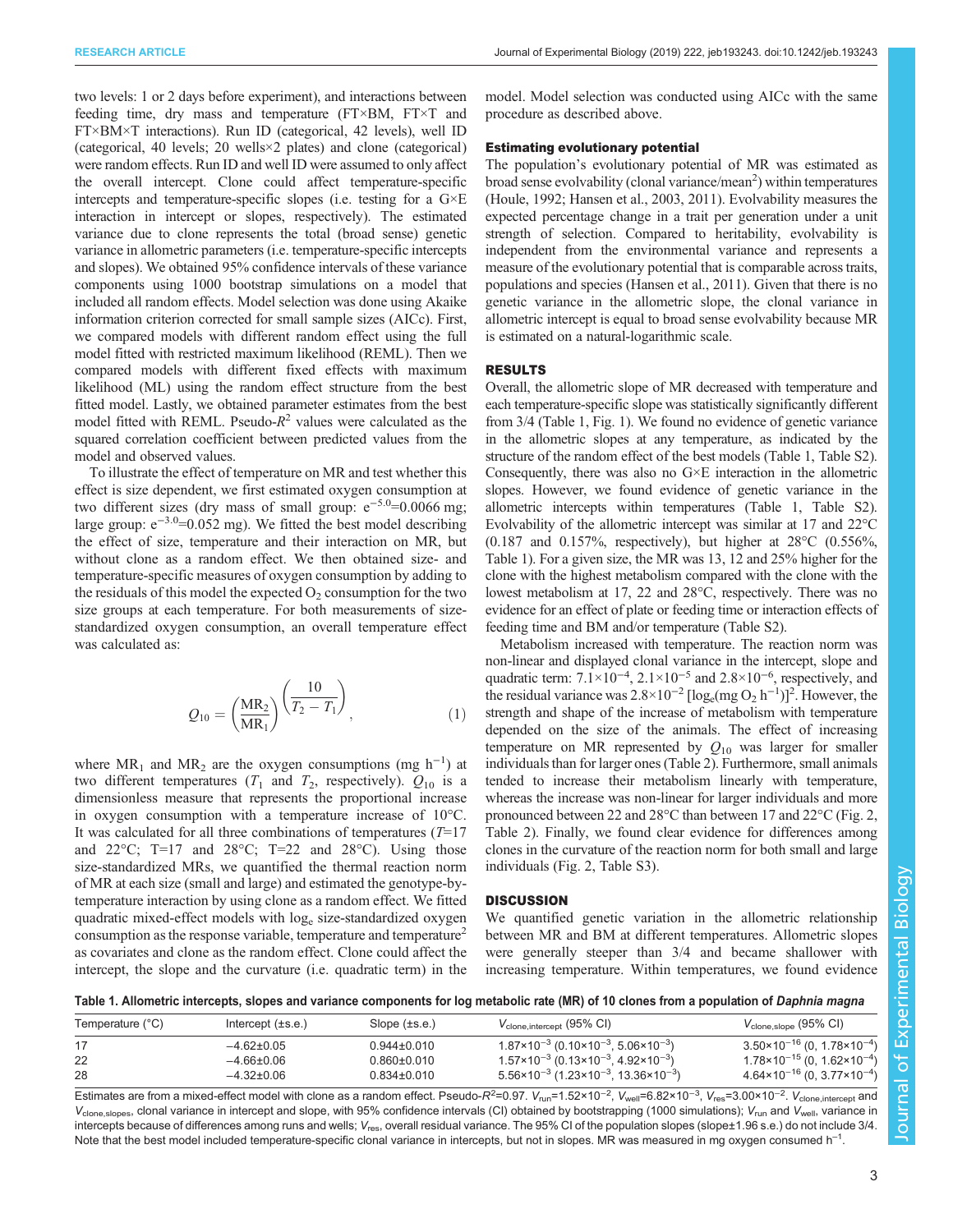<span id="page-3-0"></span>

Fig. 1. Allometric relationship of metabolic rate (MR) for 10 clones of a population of Daphnia magna at three different temperatures. Each line represents one clone, the same clones being used at each temperature. Lines are fitted from best linear unbiased predictions of the random effects from a mixed-effect model. Within temperatures, clones have different intercepts, but the same slopes. See [Table S4](http://jeb.biologists.org/lookup/doi/10.1242/jeb.193243.supplemental) for clone specific intercepts. MR was measured in mg oxygen consumed  $h^{-1}$ , and body mass (BM) in mg.

for genetic variation in the allometric intercepts, but not in the allometric slopes. Consequently, there was also no genetic variance in how the slope changes with temperature (i.e. no G×E interaction in allometric slopes). The observed broad sense evolvability of the allometric intercept (0.19–0.56%) is similar to evolvabilities observed for physiological traits (median evolvability: 0.49%; [Hansen et al., 2011](#page-6-0)). Additionally, we found genetic variance in how size-specific MR changed with temperature (i.e. a G×E interaction). Both these results support other studies that have found significant genetic variance in MR after controlling for body size (e.g. [Bouchard et al., 1989;](#page-5-0) [Dohm et al., 2001; Yashchenko et al.,](#page-6-0) [2016](#page-6-0); [Pettersen et al., 2018\)](#page-6-0), or have found a G×E interaction in the allometric intercept (e.g. [Arnqvist et al., 2010;](#page-5-0) [Niitepold, 2010\)](#page-6-0). This suggests that thermal reaction norms of size-specific MRs have

Table 2. Effects of temperature on MR in 10 clones from a population of

| Size  | Temperature combination (°C) | $Q_{10}$ (95% CI) |  |  |
|-------|------------------------------|-------------------|--|--|
| Small | $17 - 22$                    | 2.1(1.9, 2.4)     |  |  |
|       | $17 - 28$                    | 2.2(2.1, 2.3)     |  |  |
|       | $22 - 28$                    | 2.2(2.1, 2.4)     |  |  |
| Large | $17 - 22$                    | 1.5(1.4, 1.7)     |  |  |
|       | $17 - 28$                    | 1.8(1.7, 1.9)     |  |  |
|       | $22 - 28$                    | 2.0(1.9, 2.1)     |  |  |
|       |                              |                   |  |  |

Q<sub>10</sub> was calculated separately for MR standardized to a large (ln BM=-3) and small (ln BM=−5) body size, and when using different combinations of temperature. MR was measured in mg oxygen consumed  $h^{-1}$ .

the potential to evolve. In contrast, the lack of genetic variance in the allometric slope of MR and how this slope changes with temperature suggests that this slope and its thermal plasticity have a limited potential for evolving over short time scales [\(Hansen,](#page-6-0) [2015\)](#page-6-0). This would be expected if the population from which these clones originated had overall low genetic variation. However, both the presence of a  $G \times E$  interaction in the allometric intercept (Fig. 2) and the genetic variance observed in thermal plasticity of lifehistory traits among the same clones ([Fossen et al., 2018\)](#page-6-0) suggest that this population harbors sufficient genetic variation to be detected with 10 clones for traits displaying normal levels of evolvability ([Hansen et al., 2011\)](#page-6-0). Although more studies are needed to know how general these results are, they do support the lack of differences in allometric slope observed among smaller sets of Daphnia clones in two previous studies [\(Glazier and Calow,](#page-6-0) [1992; Yashchenko et al., 2016](#page-6-0)). The allometric slope's apparent lack of evolvability may be explained by pleiotropic constraints, where correlated developmental traits are strongly negatively affected by changes in metabolic allometry ([Riedl, 1977;](#page-6-0) [Bolstad](#page-5-0) [et al., 2015](#page-5-0)). MR strongly affects the development of other traits (e.g. [Schmidt-Nielsen, 1984;](#page-6-0) [Brown et al., 2004\)](#page-5-0). If this lack of genetic variance is a general finding, it may explain why allometric slopes of other traits that may be functionally linked to MR often appear genetically constrained (e.g. morphological traits; [Pélabon](#page-6-0) [et al., 2014; Voje et al., 2014](#page-6-0)).

In contrast to the lack of genetic variance in allometric slopes, we did observe phenotypic plasticity in metabolic scaling, as the allometric slope decreased with increasing temperature. This



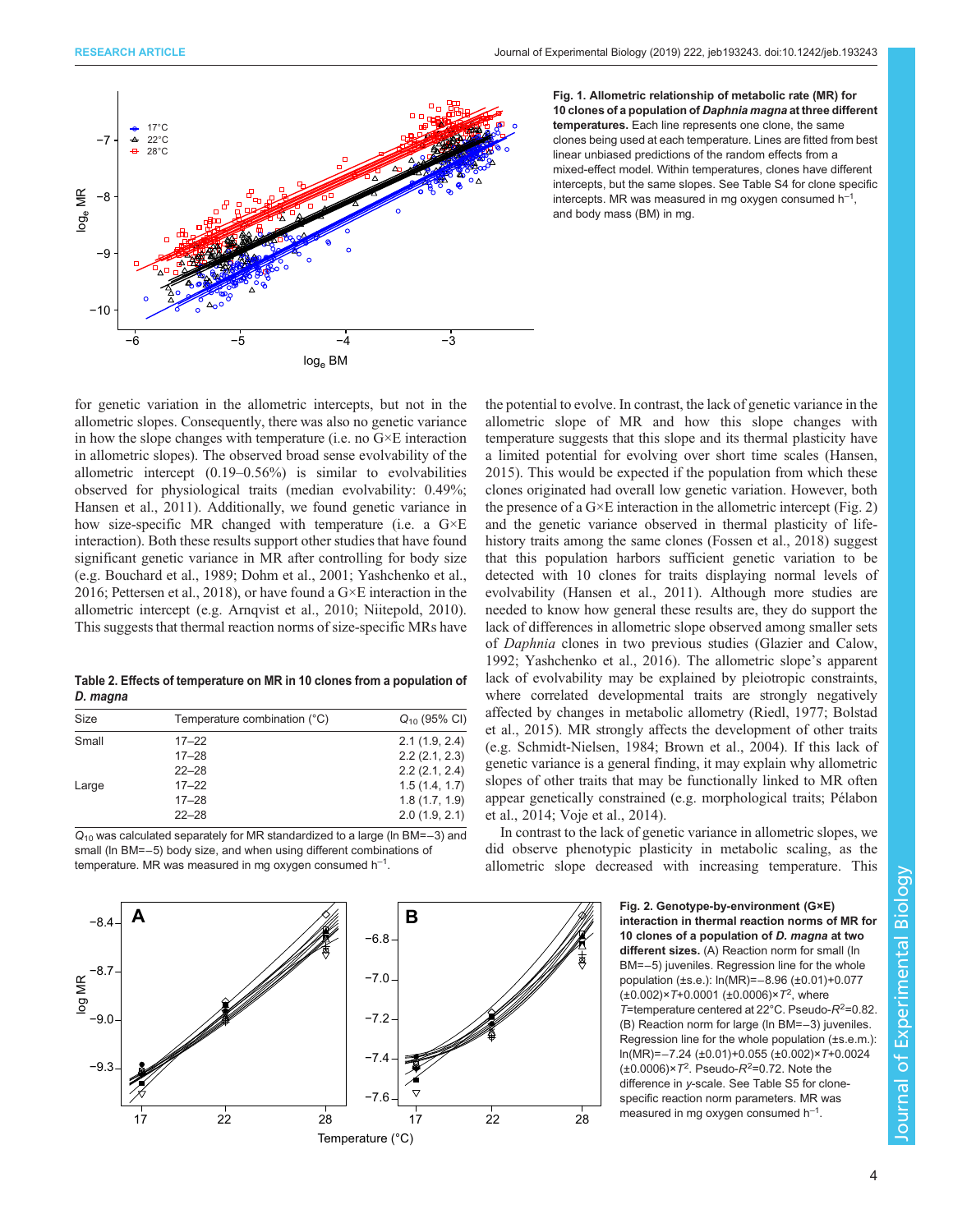<span id="page-4-0"></span>

log BM

Fig. 3. The acclimation hypothesis for temperature dependence in body size scaling of MR. Red lines represent high temperature, black lines intermediate temperature and blue lines low temperature. Ectotherms reared at low or high temperatures up or downregulate their metabolism, respectively [\(Kielland et al., 2017\)](#page-6-0), probably as a means to counteract direct temperature effects that suboptimally reduce or increase their metabolism. If there are no such acclimation processes or these are completed at birth, the allometric slopes should be parallel across temperatures (dashed lines). However, if acclimation occurs post-birth, animals at low temperatures will upregulate their metabolism throughout ontogeny. This will result in steeper allometric slopes (solid blue line). Similarly, for high temperatures, animals will downregulate metabolism throughout ontogeny and end up with flatter allometric slopes (solid red line).

negative relationship between metabolic scaling and temperature is not uncommon for ectotherms (e.g. [Barlow, 1961](#page-5-0); [Barnes and](#page-5-0) [Barnes, 1969;](#page-5-0) [Xie and Sun, 1990;](#page-6-0) [Carey and Sigwart, 2014](#page-5-0)), but other relationships have also been found ([Glazier, 2005](#page-6-0)). Negative relationships between the slope (b) and temperature have been predicted for ectotherms by the metabolic-level boundaries hypothesis (MLBH; [Glazier, 2010](#page-6-0)). According to this hypothesis, as temperature increases, the energetic costs of routine metabolism

also increases, thus increasing the importance of surface-area constraints at larger body sizes ([Glazier, 2010](#page-6-0); [Killen et al., 2010\)](#page-6-0). Alternatively, [Verberk and Atkinson \(2013\)](#page-6-0) suggested that MR decreases at lower temperatures because the higher water viscosity of cold water increases the thickness of boundary layers enveloping respiratory surfaces. This effect should be stronger in small individuals, which are more sensitive to the increased viscosity and have more difficulty ventilating at low temperatures [\(Verberk](#page-6-0) [and Atkinson, 2013](#page-6-0)). Both hypotheses are based on constraint arguments, and predict a convergence of MRs across temperatures with increasing BM, as observed in the current study [\(Fig. 1\)](#page-3-0). However, we suggest an alternative acclimation hypothesis, whereby organisms attempt to reduce the direct effect of temperature by up- or downregulating MRs when growing in cold or warm environments, respectively (Fig. 3). At least for Daphnia, such regulatory responses of metabolism to rearing temperature are observed to occur throughout the juvenile stage ([Kielland et al.,](#page-6-0) [2017\)](#page-6-0). Unless animals have completed their acclimation at birth (due to strong maternal effects and/or acclimation during the embryonic stage), this acclimation is expected to occur throughout ontogeny even if animals are born and reared at a constant temperature for multiple generations, as was the case with our animals. This would cause a similar convergence of MRs across temperatures for older and larger individuals, which are better acclimated than newly born ones. Specific experiments are necessary to distinguish between these three alternatives for ours and other similar study systems. However, the MLBH may be more generally applicable as it can also explain cases where b varies with regards to other factors (e.g. [Killen et al., 2010](#page-6-0)), and cases where acclimation is not involved (e.g. [Carey and Sigwart, 2014\)](#page-5-0).

Most of our results contradict predictions made by the metabolic theory of ecology (MTE; [Brown et al., 2004](#page-5-0)). Firstly, the occurrence of phenotypic plasticity in metabolic scaling contradicts the assumption of an independent influence of body size and



Fig. 4. Simulations of how a G×E interaction in the reaction norm between size-specific MR and temperature can generate genetic variation in the ontogenetic allometric slope between body size and MR. A total of 5000 simulations were run, each consisting of 50 time steps. Log BM increased linearly with time over the same size range as the empirical data. For each run, temperature was drawn from a normal distribution with s.d.=0.75, where the mean temperature increased linearly over time from 18 to 20°C (A). For each time step, clone-specific reaction norm parameters from [Fig. 2](#page-3-0) were used to predict the MR of each of the 10 clones at the given body size and temperature. (B) Illustration of the corresponding predicted oxygen consumption for one of the clones given its BM and experienced temperature. (C) Box- and whisker-plot showing simulated ontogenetic allometric slopes between BM and MR obtained for each clone. Black bands represent the median, top and bottom of boxes represent the first and third quartiles, and the whiskers the maximum and minimum values when excluding outliers. Based on these simulations, the mean allometric slope observed across ontogeny was 0.941 and the heritability 0.44. MR was measured in mg oxygen consumed  $h^{-1}$ , and BM in mg.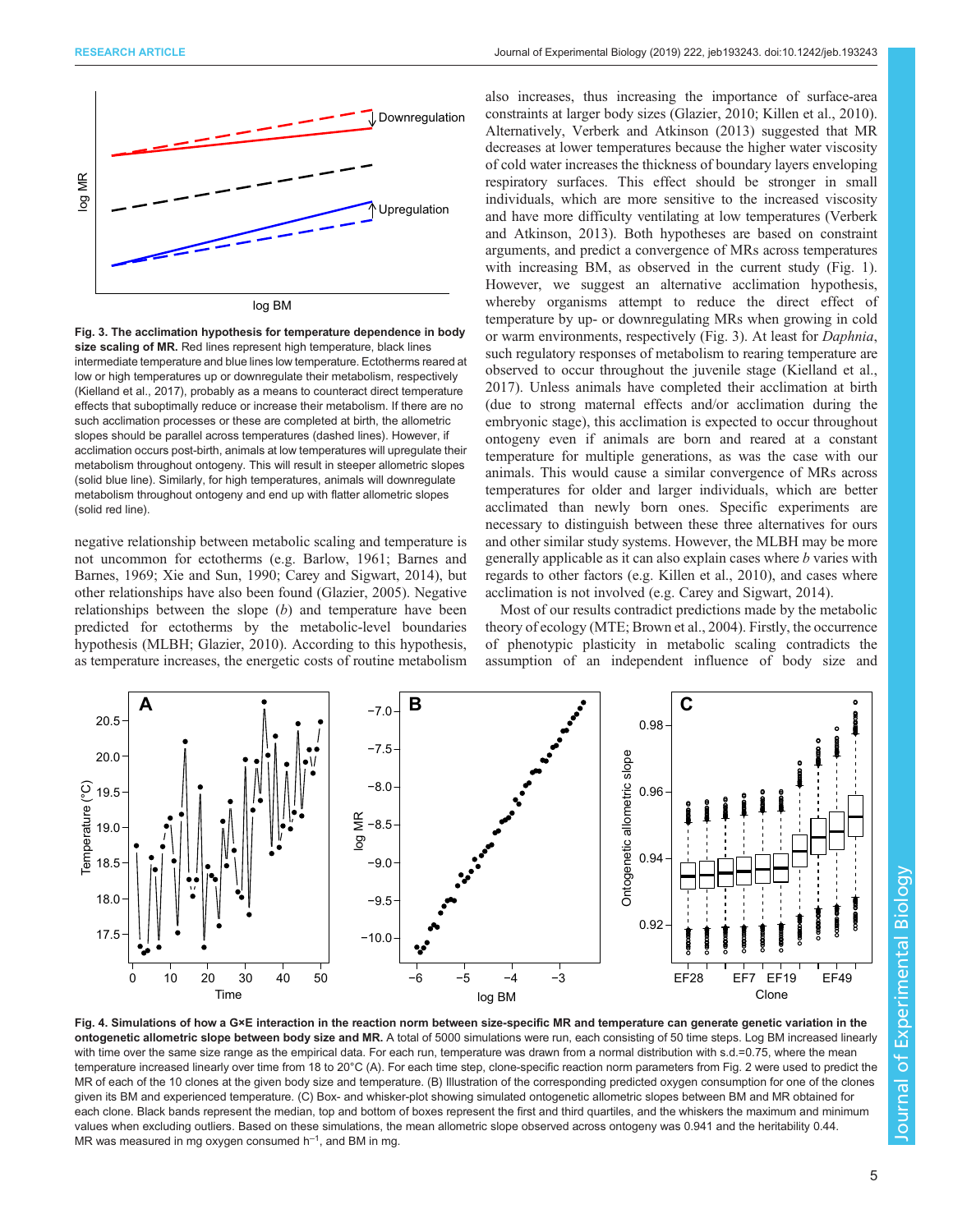<span id="page-5-0"></span>temperature on MR ([Killen et al., 2010; Glazier, 2015](#page-6-0)). Accounting for this plasticity is likely to be important for understanding how populations and communities can respond to climate change [\(Lindmark et al., 2018](#page-6-0)). In particular, such effects must be accounted for when predicting age- and size-specific ecological responses to temperature. Secondly, the allometric slopes that we observed were higher ( $b=0.83$  to 0.94) than the predicted  $b=3/4$ , thus supporting previous observations on Daphnia [\(Glazier, 1991\)](#page-6-0) and other pelagic invertebrates ([Glazier, 2006\)](#page-6-0). Thirdly, MTE predicts a relatively constant temperature response of  $Q_{10} \approx 2.5$ (equivalent to an 'activation energy' of  $E \approx 0.65$ ) for all body sizes. In contrast, we observed a temperature response that depended both on the size of the individuals (larger increase for small individuals) and the temperature range considered (larger increase between 22 and 28°C). This finding is consistent with other studies that showed variation in response to temperature depending on the size of individuals or the temperature range (e.g. Armitage, 1962; Cech et al., 1994; [Downs et al., 2008; Glazier, 2015](#page-6-0)). Lastly, not only does our observed  $Q_{10}$  vary, but the value of  $Q_{10}$  for the largest individuals was considerably lower  $(Q_{10}=1.5$  to 2.0, equivalent to  $E=0.37$  to 0.45) than the value predicted by MTE.

Conventional arguments suggest that the lack of genetic variance in the allometric slope should strongly constrain its evolutionary rate (sensu [Hansen, 2015](#page-6-0)). However, the observed G×E interaction between size-specific MR and temperature may cause genetic variation in the ontogenetic allometry between BM and metabolism for populations in the wild. Indeed, for individuals experiencing directional changes in temperature during ontogeny, the ontogenetic allometric slope between BM and MR will vary across genotypes. To illustrate this point, we ran simulations where the temperature fluctuated around an increasing mean temperature (from 18 to 20°C) during ontogeny and where the clone-specific parameters were used to calculate the allometric slope between MR and BM [\(Fig. 4\)](#page-4-0). This fluctuation mimics how temperature increases towards summer. Our simulation shows that these directional changes in temperature generate consistent differences among clones in the ontogenetic allometric slope. This is due to clones responding differently to changes in temperature during ontogeny, and because BM and temperature covary during this period. Although the simulated differences in allometric slope among clones are small (range in slopes: 0.013), this among-clone difference depends on the temperature regime used in the simulations. For example, a more extreme but still realistic scenario where mean temperature increases from 15 to 20°C during ontogeny yields a four-times larger genetic variance in the slopes (range in slopes: 0.048). Although these slopes result from variation in both BM and environment, and hence are not strictly allometries, this process may allow ontogenetic allometry between MR and BM to evolve despite the absence of genetic variation in allometric slopes at constant temperature. This type of genetic variation in slopes could be of particular relevance for evolution under situations where there are consistent temporal correlations between temperature and some other environmental factor that influence the optimal MR (e.g. food abundance; [Einum,](#page-6-0) [2014\)](#page-6-0), causing selection for different metabolisms at different temperatures.

In this study, we quantified the effects of temperature and quantitative genetics on metabolic scaling slopes. Despite using an experimental design maximizing the power to detect variation in these allometric slopes, with large variation in BM and highly precise measurements of genetically variable clones, we found no evidence for genetic variance or G×E interactions in the allometric slope between BM and MR. However, we showed that this lack of genetic

variance in the allometric slope can be compensated by a G×E interaction in the allometric intercept of size-specific MR when the environment changes during ontogeny. We demonstrated such an effect using temperature as the environmental variable, but this should also apply to any other environmental factor that undergoes directional changes throughout the growing season (e.g. food abundance or photoperiod), and show G×E interactions in the allometric intercept of size-specific MR. These results suggest that a better understanding of the complex interplay between the environment and body size is needed to make better and more realistic models to predict and explain variation in metabolic scaling.

#### Acknowledgements

We thank V. Yashchenko for help with culture maintenance, and anonymous reviewers for comments on earlier versions of the manuscript.

#### Competing interests

The authors declare no competing or financial interests.

#### Author contributions

Conceptualization: E.I.F.F., C.P., S.E.; Methodology: E.I.F.F., C.P., S.E.; Formal analysis: E.I.F.F., C.P., S.E.; Investigation: E.I.F.F.; Writing - original draft: E.I.F.F.; Writing - review & editing: E.I.F.F., C.P., S.E.; Visualization: E.I.F.F., C.P., S.E.; Supervision: C.P., S.E.; Funding acquisition: S.E.

#### Funding

Financial support was provided by the Research Council of Norway FRIPRO programme, project 'Eco-evolutionary dynamics of thermal reaction norms' (project 230482), and partly by the Research Council of Norway through its Centres of Excellence funding scheme, project number 223257/F50, and by the Norwegian University of Science and Technology (NTNU).

#### Data availability

Data are available from the Dryad Digital Repository ([Fossen et al., 2019\)](#page-6-0): [https://](https://doi.org/10.5061/dryad.c538kq7) [doi.org/10.5061/dryad.c538kq7.](https://doi.org/10.5061/dryad.c538kq7)

#### Supplementary information

Supplementary information available online at

<http://jeb.biologists.org/lookup/doi/10.1242/jeb.193243.supplemental>

#### References

- Armitage, K. B. [\(1962\). Temperature and oxygen consumption of](https://doi.org/10.2307/1539269) Orchomonella chilensis [\(Heller\) \(Amphipoda: Gammeroidea\).](https://doi.org/10.2307/1539269) Biol. Bull. 123, 225-232.
- [Arnqvist, G., Dowling, D. K., Eady, P., Gay, L., Tregenza, T., Tuda, M. and](https://doi.org/10.1111/j.1558-5646.2010.01135.x) Hosken, D. J. [\(2010\). Genetic architecture of metabolic rate: environment specific](https://doi.org/10.1111/j.1558-5646.2010.01135.x) [epistasis between mitochondrial and nuclear genes in an insect.](https://doi.org/10.1111/j.1558-5646.2010.01135.x) Evolution 64, [3354-3363.](https://doi.org/10.1111/j.1558-5646.2010.01135.x)
- Barlow, G. W. [\(1961\). Intra- and interspecific differences in rate of oxygen](https://doi.org/10.2307/1539427) [consumption in gobiid fishes of the genus](https://doi.org/10.2307/1539427) Gillichthys. Biol. Bull. 121, 209-229.
- Barnes, H. and Barnes, M. [\(1969\). Seasonal changes in the acutely determined](https://doi.org/10.1016/0022-0981(69)90022-7) [oxygen consumption and effect of temperature for three common cirripedes,](https://doi.org/10.1016/0022-0981(69)90022-7) Balanus balanoides (I.), B. Balanus (I.) and [Chthamalus stellatus](https://doi.org/10.1016/0022-0981(69)90022-7) (poli). J. Exp. [Mar. Biol. Ecol.](https://doi.org/10.1016/0022-0981(69)90022-7) 4, 36-50.
- Bates, D., Mä[chler, M., Bolker, B. and Walker, S.](https://doi.org/10.18637/jss.v067.i01) (2015). Fitting linear mixed[effects models using lme4.](https://doi.org/10.18637/jss.v067.i01) J. Stat. Softw. 67, 48.
- Bolstad, G. H., Cassara, J. A., Má[rquez, E., Hansen, T. F., van der Linde, K.,](https://doi.org/10.1073/pnas.1505357112) Houle, D. and Pélabon, C. [\(2015\). Complex constraints on allometry revealed by](https://doi.org/10.1073/pnas.1505357112) [artificial selection on the wing of](https://doi.org/10.1073/pnas.1505357112) Drosophila melanogaster. Proc. Natl. Acad. Sci. USA 112[, 13284-13289.](https://doi.org/10.1073/pnas.1505357112)
- Bouchard, C., Tremblay, A., Nadeau, A., Després, J. P., Thériault, G., Boulay, [M. R., Lortie, G., Leblanc, C. and Fournier, G.](https://doi.org/10.1016/0026-0495(89)90126-1) (1989). Genetic effect in resting [and exercise metabolic rates.](https://doi.org/10.1016/0026-0495(89)90126-1) Metabolism 38, 364-370.
- Brown, J. H. and West, G. B. (2000). Scaling in Biology. New York: Oxford University Press.
- [Brown, J. H., Gillooly, J. F., Allen, A. P., Savage, V. M. and West, G. B.](https://doi.org/10.1890/03-9000) (2004). [Toward a metabolic theory of ecology.](https://doi.org/10.1890/03-9000) Ecology 85, 1771-1789.
- Calder, W. A. (1984). Size, Function, and Life History. Cambridge, MA: Harvard University Press.
- Carey, N. and Sigwart, J. D. [\(2014\). Size matters: plasticity in metabolic scaling](https://doi.org/10.1098/rsbl.2014.0408) [shows body-size may modulate responses to climate change.](https://doi.org/10.1098/rsbl.2014.0408) Biol. Lett. 10, [20140408.](https://doi.org/10.1098/rsbl.2014.0408)
- [Cech, J. J., Jr, Castleberry, D. T., Hopkins, T. E. and Petersen, J. H.](https://doi.org/10.1139/f94-002) (1994). Northern squawfish, [Ptychocheilus oregonensis](https://doi.org/10.1139/f94-002),  $O<sub>2</sub>$  [consumption rate and](https://doi.org/10.1139/f94-002)